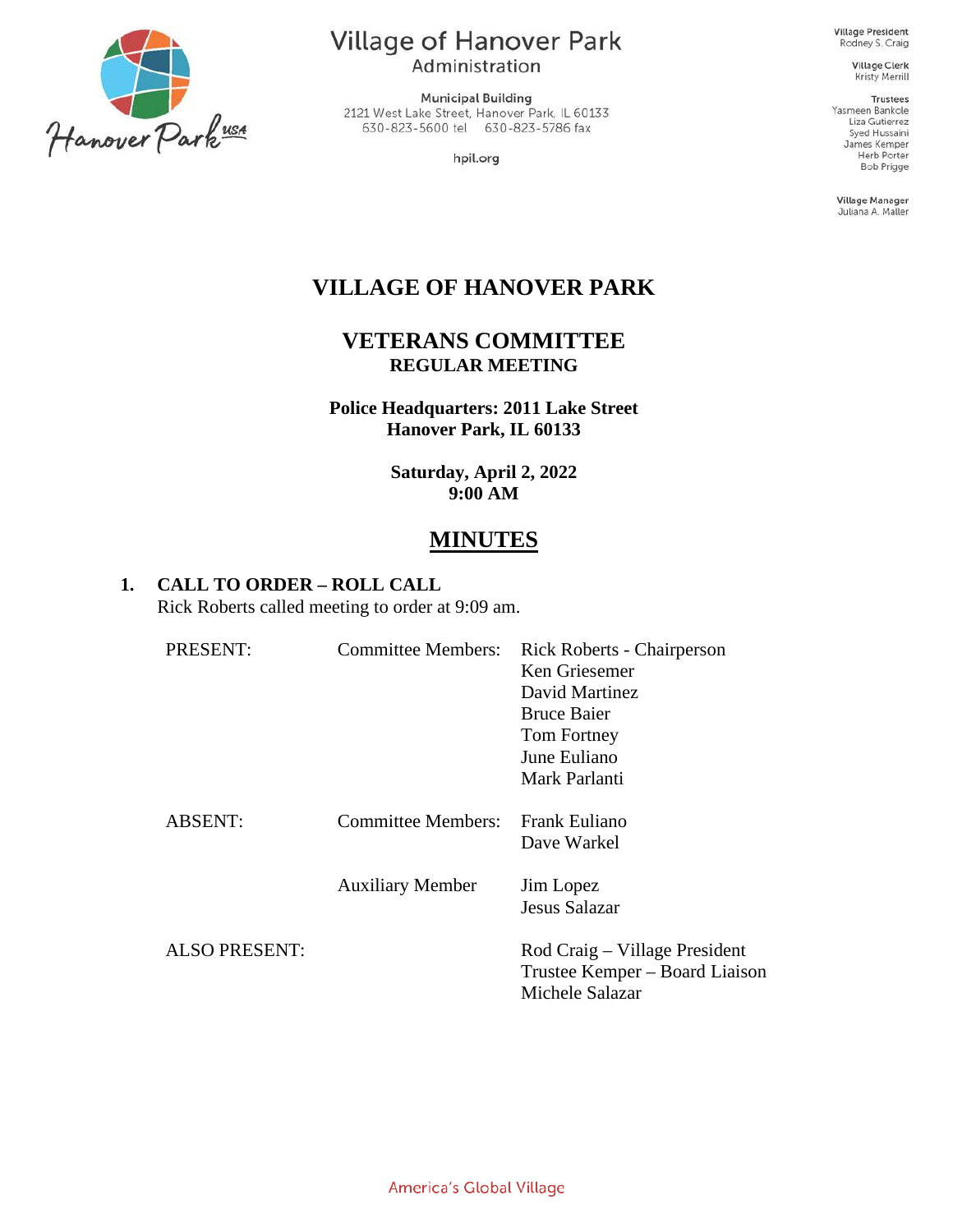**2. ACCEPTANCE OF AGENDA** Motion by: Ken Griesemer Second by: David Martinez Vote: All Ayes

### **3. PRESENTATIONS/REPORTS**:

## **4. APPROVAL OF MINUTES**:

Motion by: Mark Parlanti Second by: Tom Fortney Vote: All Ayes

#### **5. ACTION ITEMS**:

### **6. TOWNHALL SESSION**:

### **7. OLD BUSINESS (NON-ACTION ITEMS)**:

7a. Four Freedoms

 Mayor Craig is continuing to work on this project to move it forward. An update will be at next month's meeting.

- 7b. Women's Warrior Proposal at the Village's Memorial Plaza Mayor Craig to obtain an update from Public Works Director Moore regarding the funds available for this project. Further discussion at next month's meeting.
- 7c. Veterans in Crisis Outreach Program Mayor Craig stressed that we need to take care of veterans that are in crisis. David Martinez stated that the committee needs to build an online presence to reach younger people. Mayor Craig will link David with an individual that can assist him with this program.
- 7d. Support Initiative Program to Educate Hanover Park Businesses on Supporting Veteran Workers

 Mayor Craig suggested the promotion of the committee's Support Initiative at summer events to increase the hiring of veterans in the Village. The committee made a request for the purchase of a canopy with "Hanover Park Veterans Committee" written on it. This canopy could be utilized at many of the veteran events to promote their cause. Members suggested a recognition page for hiring veterans on the Village's website. This page will promote companies in Hanover Park that are hiring veterans and promote companies that are veteran owned.

### 8. **NEW BUSINESS (NON-ACTION ITEMS)**

8a. Open Discussion